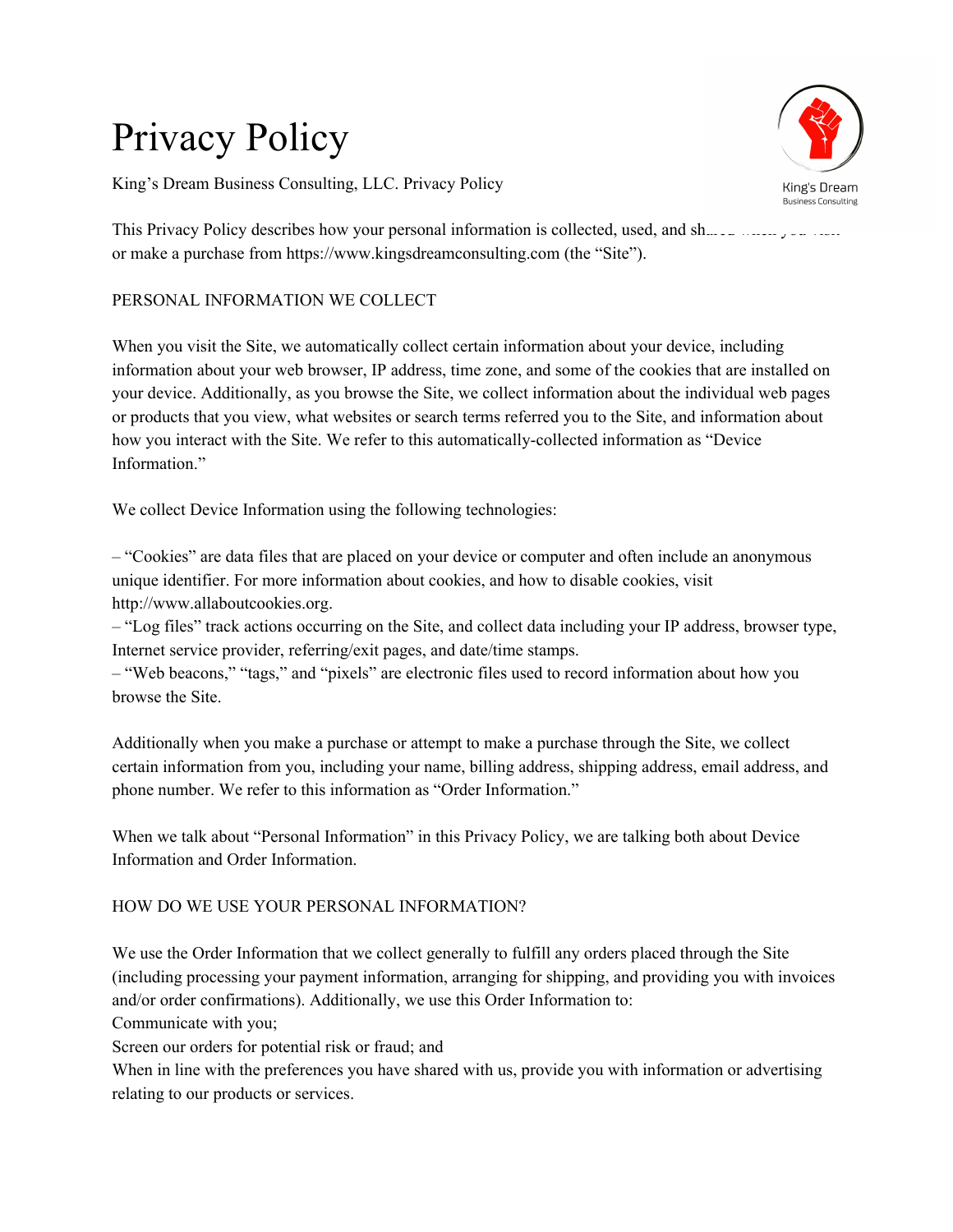We use the Device Information that we collect to help us screen for potential risk and fraud (in particular, your IP address), and more generally to improve and optimize our Site (for example, by generating analytics about how our customers browse and interact with the Site, and to assess the success of our marketing and advertising campaigns).SHARING YOUR PERSONAL INFORMATION



We share your Personal Information with third parties to help us use your Personal Information, as described above. For example, we use Shopify to power our online store–you can read more about how Shopify uses your Personal Information here: https://www.shopify.com/legal/privacy. We also use Google Analytics to help us understand how our customers use the Site–you can read more about how Google uses your Personal Information here: https://www.google.com/intl/en/policies/privacy/. You can also opt-out of Google Analytics here: https://tools.google.com/dlpage/gaoptout.

Finally, we may also share your Personal Information to comply with applicable laws and regulations, to respond to a subpoena, search warrant or other lawful request for information we receive, or to otherwise protect our rights.

#### BEHAVIOURAL ADVERTISING

As described above, we use your Personal Information to provide you with targeted advertisements or marketing communications we believe may be of interest to you. For more information about how targeted advertising works, you can visit the Network Advertising Initiative's ("NAI") educational page at http://www.networkadvertising.org/understanding-online-advertising/how-does-it-work.

You can opt out of targeted advertising by:

# INCLUDE OPT-OUT LINKS FROM WHICHEVER SERVICES BEING USED. COMMON LINKS INCLUDE:

FACEBOOK – https://www.facebook.com/settings/?tab=ads GOOGLE – https://www.google.com/settings/ads/anonymous BING – https://advertise.bingads.microsoft.com/en-us/resources/policies/personalized-ads

Additionally, you can opt out of some of these services by visiting the Digital Advertising Alliance's opt-out portal at: http://optout.aboutads.info/.

#### DO NOT TRACK

Please note that we do not alter our Site's data collection and use practices when we see a Do Not Track signal from your browser.

#### YOUR RIGHTS